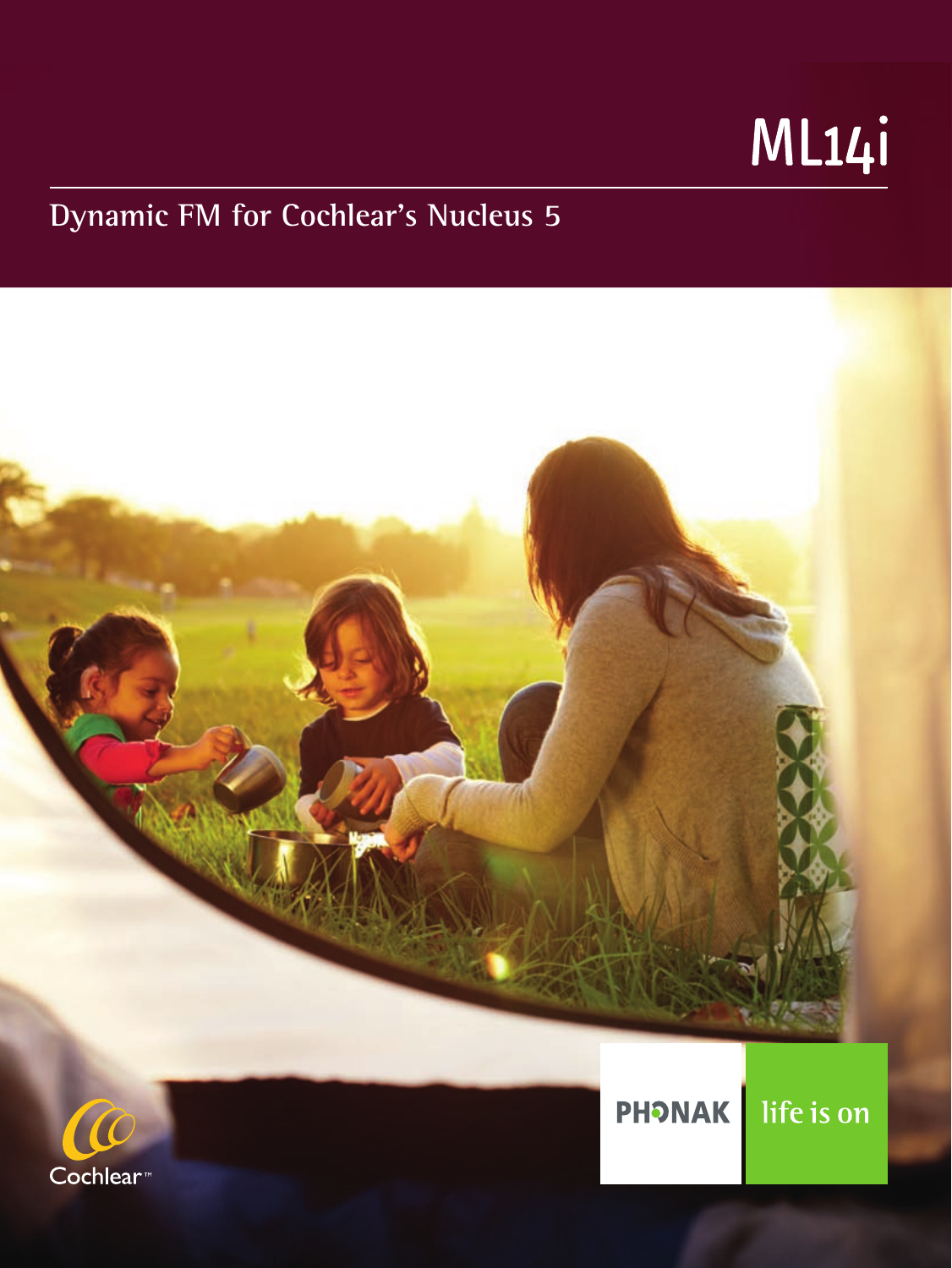## **Better speech recognition in noise**

Phonak's ML14i Dynamic FM receiver works with Cochlear™ Nucleus® 5 system to help CI recipients enjoy enhanced speech understanding in noise and over distance.

Thanks to Dynamic FM's industry-leading signal to noise ratios, Nucleus® 5 wearers are able to better identify speech signals in typically challenging sound environments such as restaurants, parties, TV rooms, outdoors, in the car and over distance.

The benefits these users receive from Dynamic FM over traditional FM are proven and real. A study by Jace Wolfe\* (Hearts for Hearing, Oklahoma, USA) reported that "Every subject in the study experienced improvements in speech recognition in noise using Dynamic FM compared to traditional fixed-gain FM". Wolfe went on to add that "Dynamic FM should be considered for use with persons with CIs to improve speech recognition in noise".

Thanks to Dynamic FM's adaptive technology, when the environmental noise level increases, the system's gain increases too. This approach, as Wolfe explained, "helps CI users understand speech in noise better than they could with traditional FM".

#### **ML14i benefits**

- Proven speech understanding in noise benefits
- **Industry-leading SNRs**
- Discrete design-integrated form factor
- Full range of Dynamic FM transmitters
- Multiple speakers possible using Phonak MultiTalker Network

\* Evaluation of Speech Recognition in Noise with Cochlear Implants and Dynamic FM, Journal of the American Academy of Audiology, Volume 20, Number 7, 2009. ML14i ML14i attached to Nucleus 5

#### **What is Dynamic FM?**

Far from a mere upgrade over traditional FM, Dynamic FM is a completely new platform. Key to its performance is Adaptive FM Advantage (AFMA), a new proprietary algorithm that automatically adjusts the output of the listening FM receiver based on the ambient noise level. This provides the industry's biggest single improvement in that all-important signal-to-noise ratio, enabling CI wearers to enjoy clearer speech signals than ever before.





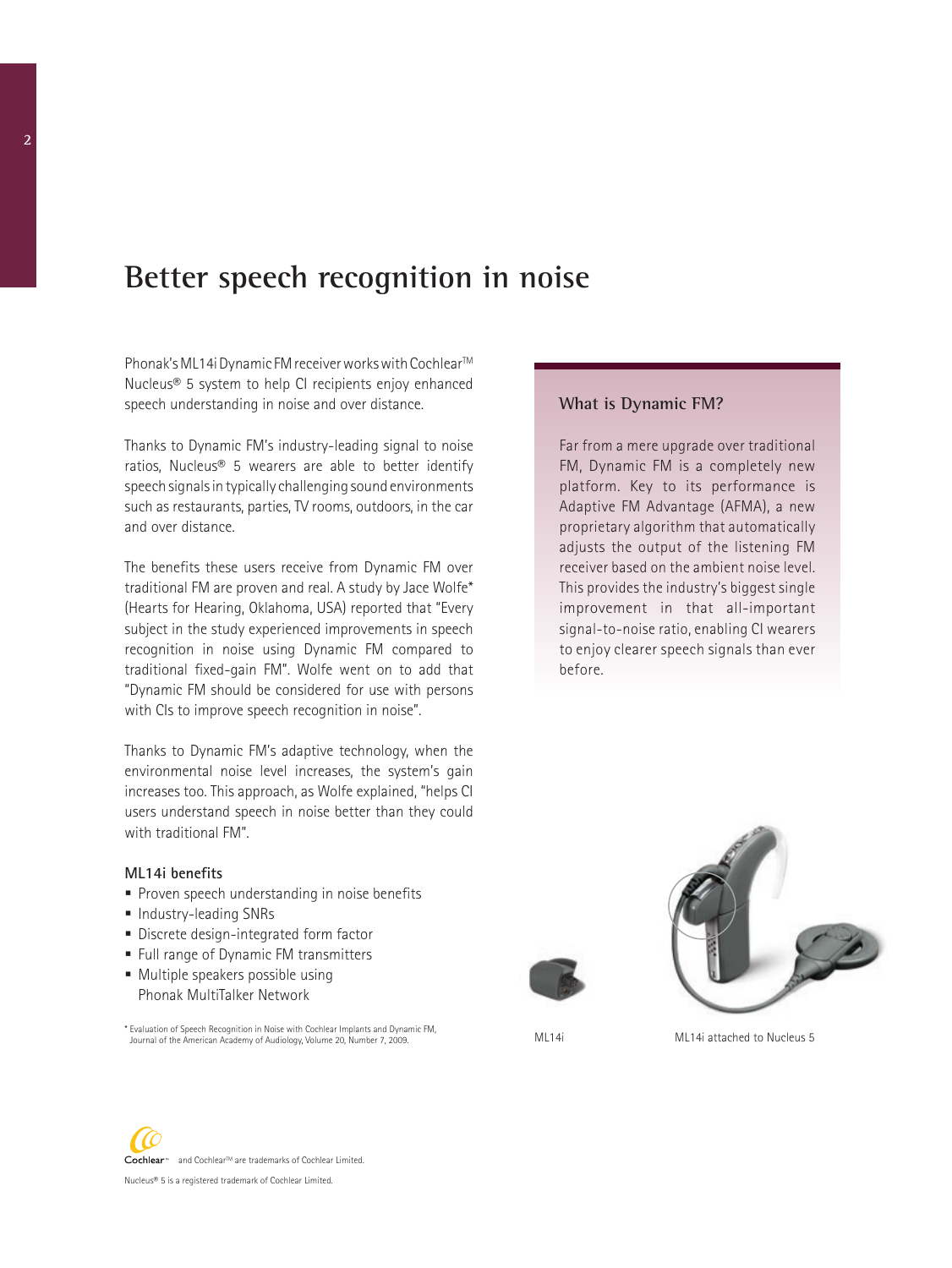**To learn more about these products please visit www.phonak.com/FM**

#### **3**

# **Dynamic FM Transmitters**

**SmartLink+**

This advanced Dynamic FM transmitter includes three builtin microphone modes for different listening situations, Bluetooth connectivity for cell phone and multimedia pairing, an audio input, and SoftLanding technology, to minimize the volume of banging sounds caused by placing the transmitter on hard surfaces.

Simple for everyone to understand and use, this Dynamic FM transmitter features a single microphone mode, an audio input, and SoftLanding technology.

### **EasyLink+** A versatile Dynamic FM transmitter featuring three flexible

**Dynamic FM Receivers** 

microphone modes, an audio input and SoftLanding

The design integrated Dynamic FM receiver for Nucleus® 5. Ideal for children and adults.

Phonak's universal ear-level Dynamic FM receiver. The Nucleus® 5 audioshoe is provided by Cochlear<sup>™</sup>.

**MyLink+**

Our cost-effective body-worn Dynamic FM receiver with inductive neckloop. Recommended for teenagers and adults.





**inspiro**

**ZoomLink+**

technology.

inspiro is designed for use in school and by parents of 0–5 year old hearing impaired children. Worn by the speaker, it includes a choice of face- or lapel-worn microphones.